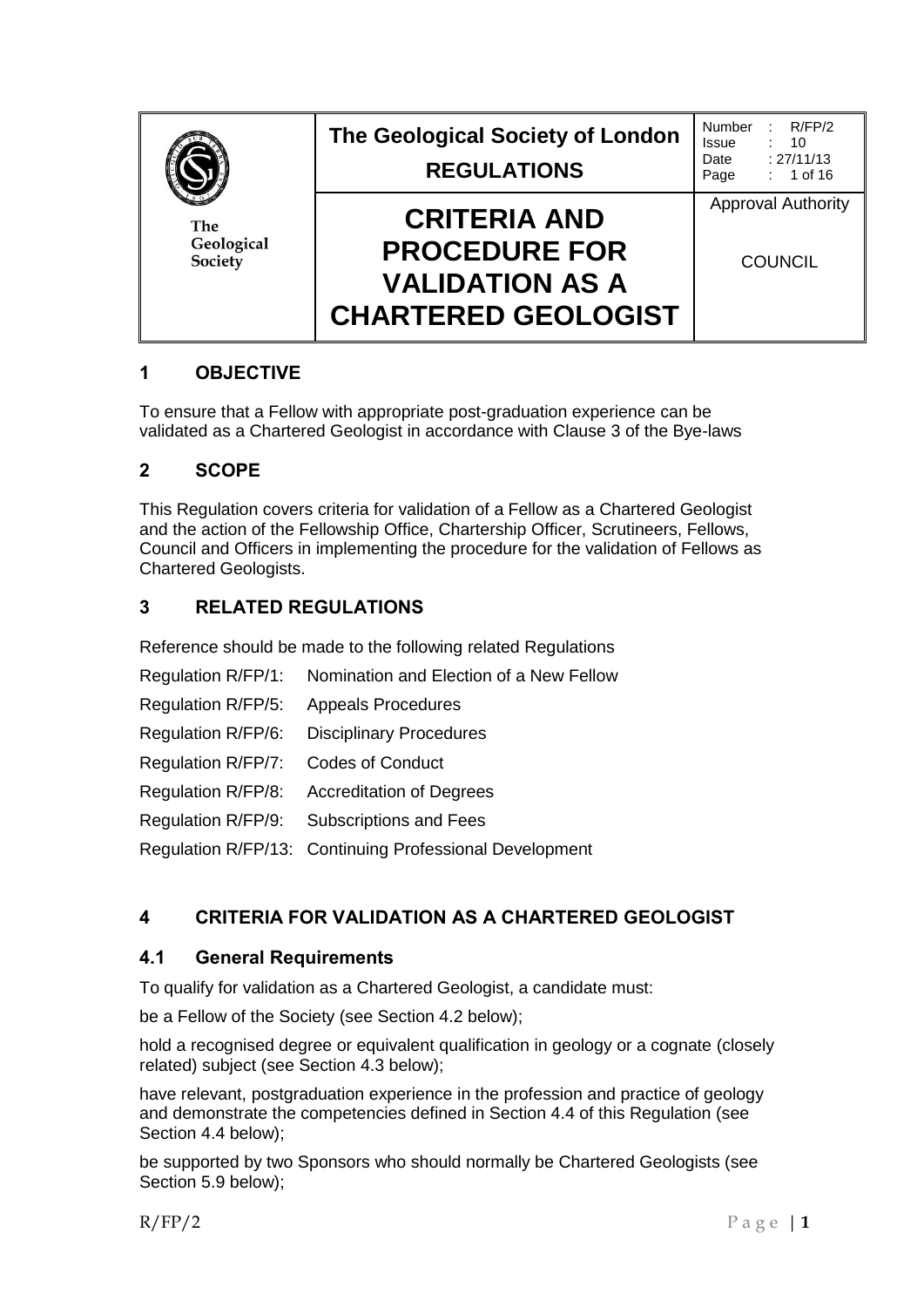have submitted a complete application as defined in Section 5.1 below;

have satisfied the Society that they meet the above requirements for validation through a professional interview (see Section 4.5 below); and

have paid the required application fee.

### **4.2 Fellowship**

Only a Fellow of the Society may be validated as Chartered Geologist.

### **4.3 Recognised Degree or Equivalent Qualifications**

Applicants for validation as a Chartered Geologist shall hold a degree at Honours (H) level (BSc, MSci, MGeol, MESci), Master's (M) level (MSc) or Doctorate (D) level awarded by a university or institution of higher education.

The nature of the degree and its course content, together with the Applicant's post graduation experience, will exert a strong influence on the ability of the Applicant to demonstrate the required competencies defined in Section 4.4 below.

As a guide to Applicants, and based on past experience of evaluating applications for validation, the Society provides in table 1 guidance of the relationships between degree and post-graduation experience that has typically enabled Applicants to successfully demonstrate the required competencies. This should be considered as general guidance as to the minimum relevant experience needed for eligibility to apply.

0nly under the most exceptional circumstances will Council accept an application for validation as a CGeol from a Fellow who does not hold a recognised degree or equivalent qualification. The candidate will be required to demonstrate the required competencies defined in section 4.4 below and have a minimum of 15 years relevant professional experience working in the geosciences.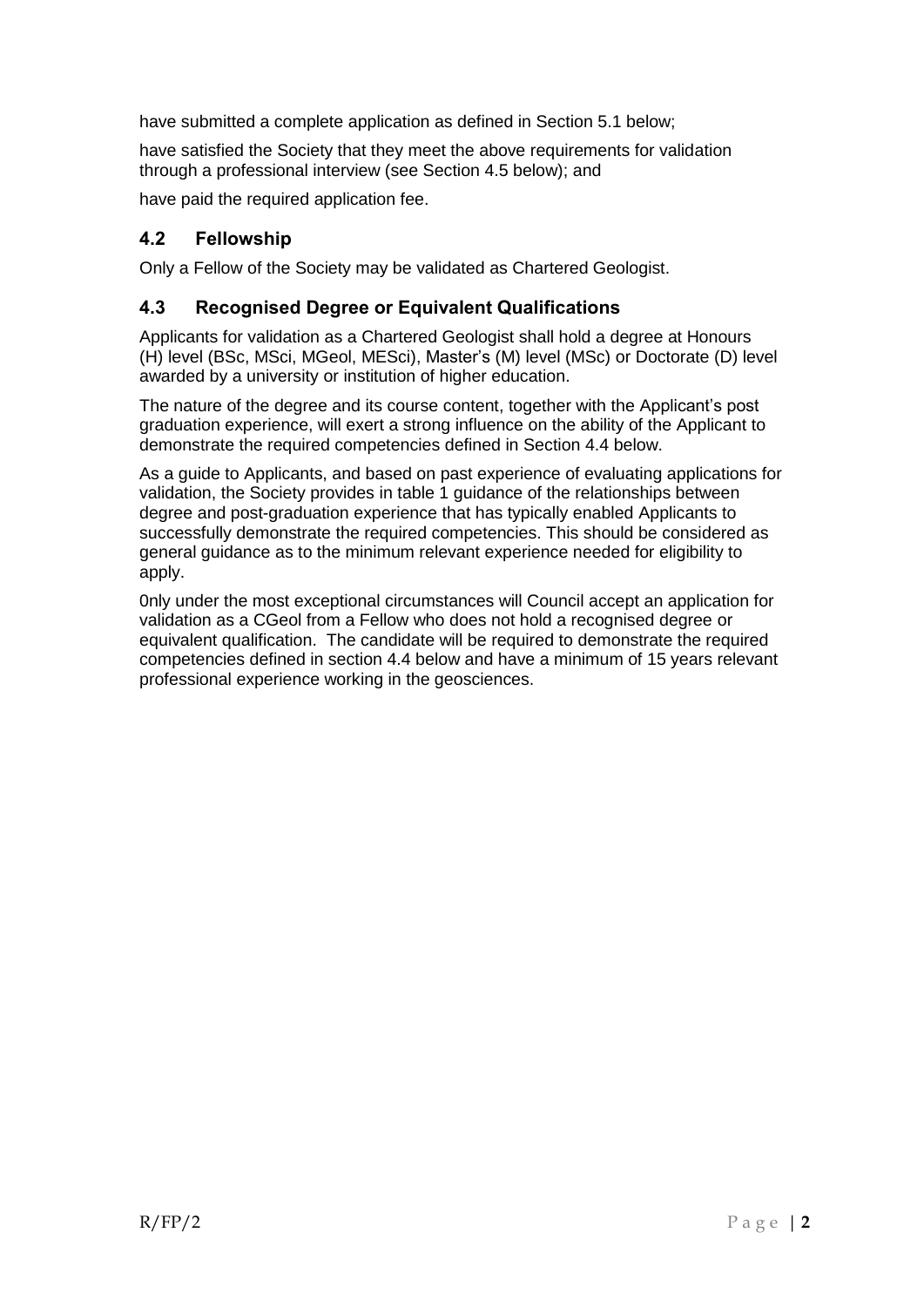#### **TABLE 1. MINIMUM NUMBER OF YEARS RELEVANT POSTGRADUATION EXPERIENCE REQUIRED FOR ELIGIBILITY TO APPLY FOR VALIDATION AS A CHARTERED GEOLOGIST**

| <b>FIRST DEGREE OR EQUIVALENT</b><br><b>QUALIFICATION AWARDED BY A</b><br>UNIVERSITY OR INSTITUTION OF<br><b>HIGHER EDUCATION</b>                   | Honours (H*)<br>level degree | Master's (M) level<br>degree<br>Accred<br><b>Non</b><br>Accred | Doctorate<br>(D) level<br>degree |
|-----------------------------------------------------------------------------------------------------------------------------------------------------|------------------------------|----------------------------------------------------------------|----------------------------------|
| First degree accredited by the Society in<br>accordance with the Regulation R/FP/8<br>(Accreditation of Degrees)                                    | 5                            | 5<br>4                                                         | 3                                |
| First degree in geoscience or a cognate<br>subject in which at least 50% of the<br>course content is made up of<br>geoscience subjects.             | 6                            | 6<br>5                                                         | 4                                |
| First degree in geoscience or a cognate<br>subject in which at least 25% of the<br>course content is made up of<br>geoscience subjects.             | 8                            | 6<br>7                                                         | 5                                |
| First degree in scientific and/or<br>technological subjects in which less than<br>25% of the course content is comprised<br>of geoscience subjects. | 12                           | 11<br>10<br>(or 6 after (or 7 after<br>MSc)<br>MSc)            | 9<br>(or 5 after<br>PhD)         |

\* H level degrees include BSc, MGeol, MSci, MESci etc

In the above table, the term 'geoscience' is used to encompass all the various first degrees that fall under the broad umbrella of Geology/Earth Science including Geology, Earth Science, Applied Geology, Geophysics, Geochemistry, etc. For postgraduate qualifications 'geoscience' encompasses Geology/Earth Sciences, Hydrogeology, Engineering Geology, Environmental Geology, Petroleum Geology, Palaeontology, Mineral Exploration, Geophysics, Geochemistry etc.

### **4.4 Required Competencies**

In order for a Fellow to be validated as a Chartered Geologist, the Applicant must demonstrate, to the satisfaction of the Society, that they have acquired and used the required specific competencies. Thus, the evaluation is competency-based.

For each of the competencies listed below, the applicant must demonstrate that they are able to perform without supervision and are able to direct others.

The required competencies are listed below.

#### **i. Understanding of the complexities of geology and of geological processes in space and time in relation to the applicant's speciality.**

Applicants meeting this criterion will be able to demonstrate competence in the recognition and determination of basic geological processes in three and four dimensions, diagnosis of geological conditions, fundamentals of the Earth's history, understanding of geological problems and their interpretation, creation and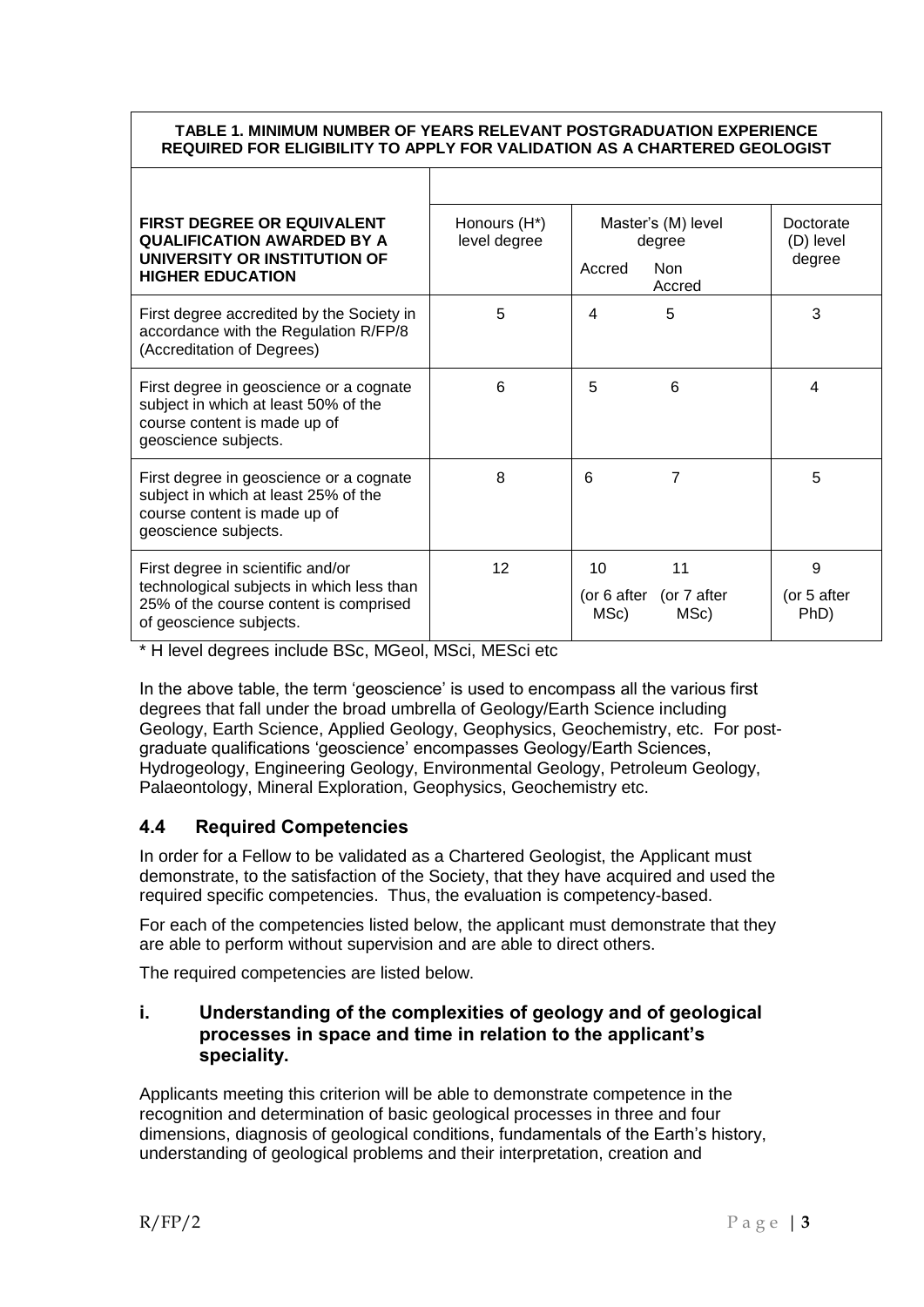interpretation of geological maps and cross sections, compilation and testing of ground models.

Supporting evidence could include:

- examples of the Applicant's work illustrating the maintenance of a sound theoretical approach to the application of geology in practice;
- the use of a sound evidence-based approach to problem solving;
- the identification and selection of procedures and methods to undertake geological tasks;
- conducting or engaging in appropriate study and research to improve technical practices and solutions; and
- evaluating the effectiveness and relevance of approaches and solutions in use in the Applicant's area of specialism.

#### **ii. Critical evaluation of geoscience information to generate predictive models.**

Applicants meeting this criterion will be able to demonstrate competence in the acquisition, observation and description of geological data, appreciation of the limitations of and conditions under which the data were collected or how they arrived in their present state, and an assessment of certainty/uncertainty. The geological data may be acquired in or from the field in one or more of the following ways: at outcrop, by intrusive investigations (boreholes, pits, etc), by geophysical/geochemical surveys or other remote sensing. It may also consist of experimental data (including laboratory-based investigations or computer modelling).

Supporting evidence could include:

- examples of work carried out and interpretations made, including the reasoning used;
- contribution to the development of solutions;
- the level of decisions undertaken in the workplace;
- output reports and publications; and
- contribution to evaluation of the outputs.

### **iii. Effective communication in writing and orally**

Applicants meeting this criterion will be able to demonstrate competence through the material presented in the professional report and documents accompanying the application together with the impact that the applicant makes at interview.

Supporting evidence could include:

 materials which demonstrate communication skills both within the workplace and also socially and outside the workplace.

Assessment of this criterion will be based on the whole of the application for validation as a Chartered Geologist, including supporting documents prepared by the applicant such as reports, correspondence and presentations (including any feedback).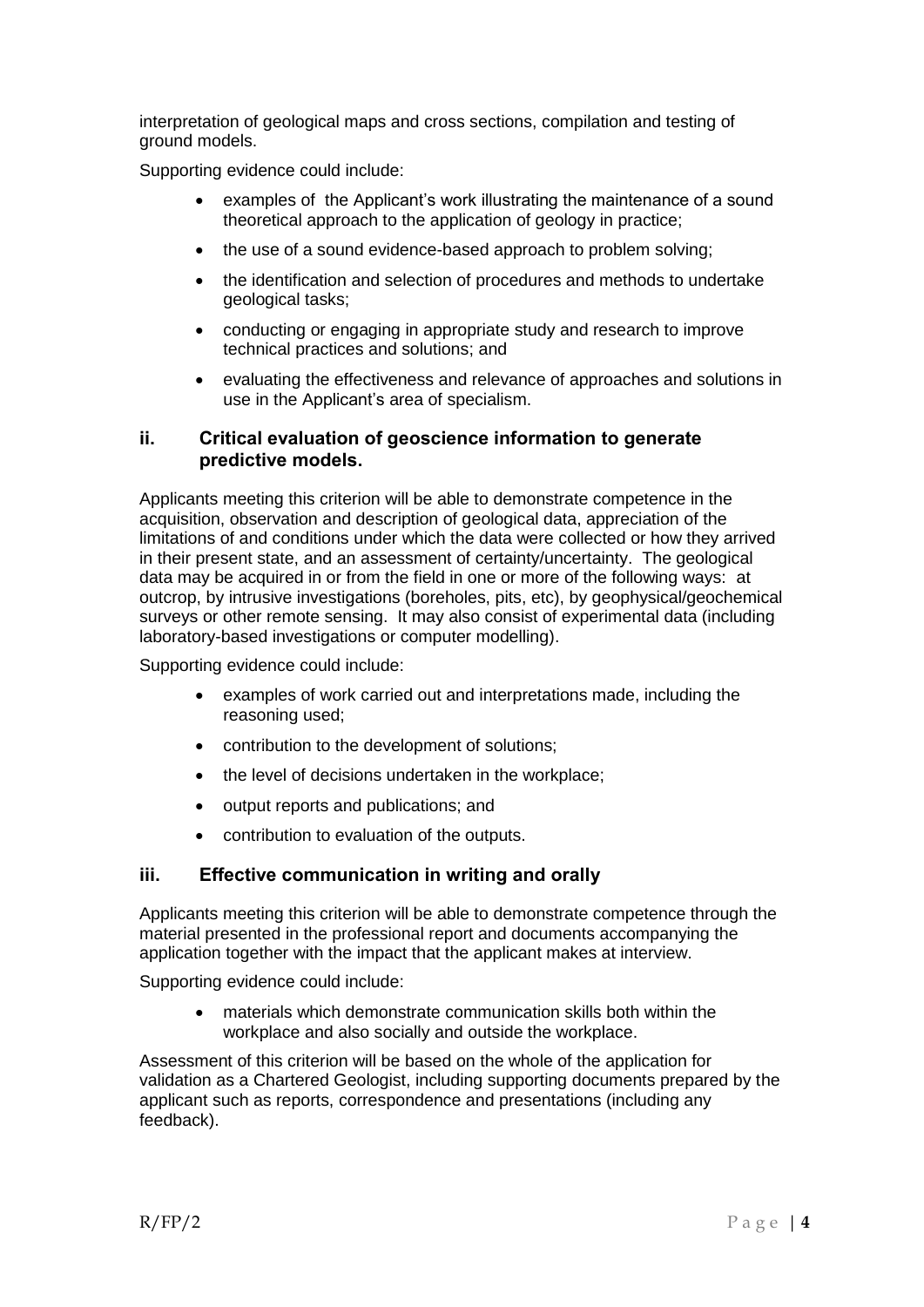### **iv. Competency in the management of Health and Safety (H&S) and Environmental issues and other statutory obligations applicable to the discipline or area of work.**

Supporting evidence of satisfactory attainment could include:

- records showing how H&S issues are managed as part of day to day work for the applicant and others;
- a summary of the Applicant's H&S responsibilities;
- examples of implementation of H&S policies;
- responses to incidents (including near misses) and subsequent investigations;
- knowledge of Environmental legislation in the area of their work and Environmental protection and management practice.

The evidence should also demonstrate sound knowledge of sustainable development best practice and implementation and management of such practices

#### **v. Clear understanding of the meaning and needs of professionalism, including a clear understanding of the Code of Conduct and commitment to its implementation**

Applicants meeting this criterion will be able to demonstrate an understanding of the need to behave professionally and ethically at all times in accordance with the Society's Code of Conduct. They must fully understand the requirements of the Code and be able to give relevant examples of its application in their professional actions, activities and decisions.

### **vi. Commitment to Continuing Professional Development throughout the applicant's professional career**

Applicants meeting this criterion will be able to demonstrate that they are committed to a continuing and forward looking programme of development of technical and professional skills for the work they undertake in order to enhance the skills available in pursuance of their career.

Applicants are required to submit a minimum of one-year's CPD records as part of their application (see Section 5.8 of this Regulation).

Supporting evidence of satisfactory attainment could include:

- records of CPD through a formal reporting scheme supported by evidence of analysis of scientific and professional development needs; and
- actions taken to satisfy these needs, including critical review of how successful these actions were.

### **vii. Competence in his/her area of expertise**

Applicants meeting this criterion will be able to demonstrate that they are competent in their claimed areas of professional practice at the level appropriate to their level of seniority.

Supporting evidence of satisfactory attainment could include: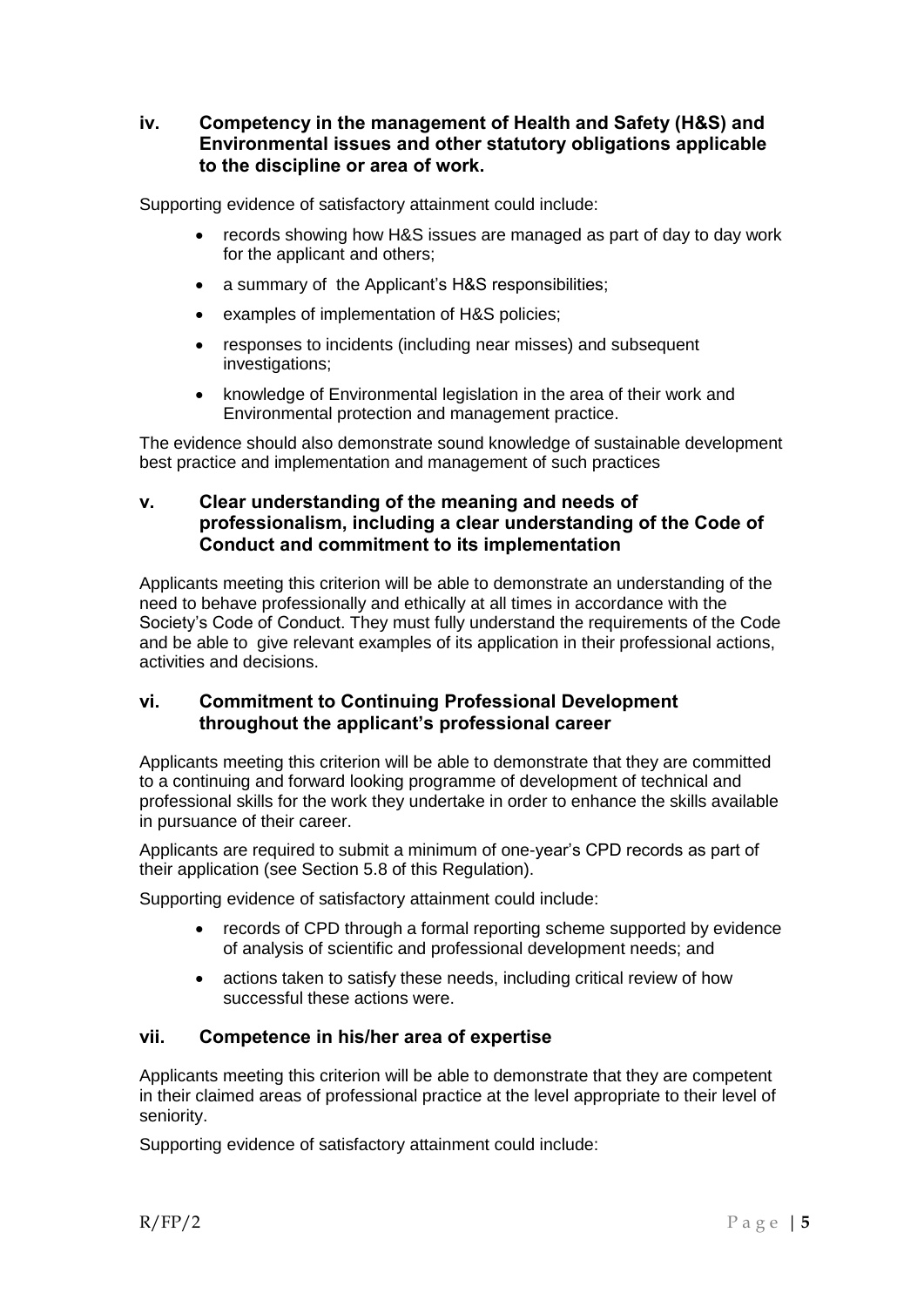- relevant sections from job description and written examples of contributions to key tasks;
- examples of the Applicant's role in project planning, organisation of tasks, use of people and resources, managing changing technical and project needs;
- written examples of personal contributions to key tasks;
- examples of preparing and implementing quality-related processes and
- examples of projects for which they had responsibility for design, Implementation, interpretation of data collected and presentation of conclusions.

### **4.5 Validation Interview**

All Fellows applying to become a Chartered Geologist will be required to attend a Validation Interview.

Validation Interviews are normally conducted on set dates at defined locations (these appear on the Society's website).

The interview will be conducted in English and will normally last no more than two hours. It will be conducted to examine whether the Applicant has the required competencies defined in Section 4.4 above.

Applicants will be required to make a short oral presentation at the start of the interview to demonstrate and explain how they meet the required competencies for validation as a Chartered Geologist.

Where an Applicant is resident overseas, the Society will take all reasonable steps to conduct the Validation Interview in the country of residence of the Applicant. The Society reserves the right to delay the Validation Interview until the Applicant is able to be present for interview in the UK.

### **5 REQUIREMENTS FOR SUBMISSION OF AN APPLICATION**

#### **5.1 General Requirements**

A standard application comprises the following:

- a completed application form;
- a statement of preference for the date and location for the Validation Interview;
- an accompanying application fee;
- a Professional Report included as part of the application form;
- a Competency Report demonstrating how they satisfy the required competencies set out at Section 4.4;
- a portfolio of supporting documents selected to demonstrate claims of competence and experience made in the Professional Report;
- records of Continuing Professional Development; and
- sponsors' statements;
- the requirements for submission of an application are stated below.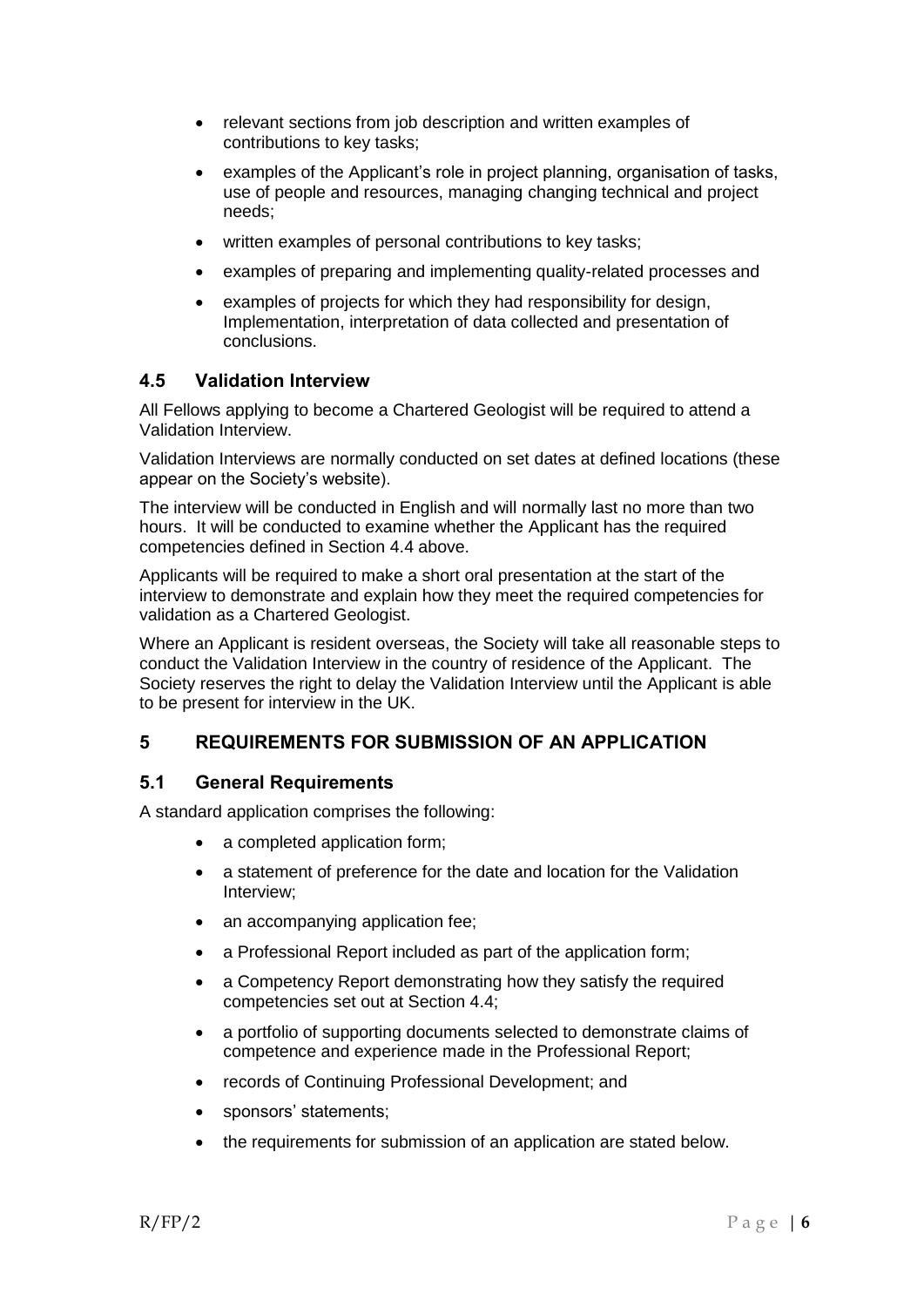# **5.2 Application Form**

An Applicant shall complete an application form using the form available from the Society's web site. The Fellowship Office shall be responsible for ensuring copies of the application form are available for downloading from the Society's website.

#### **5.3 The completed application form shall be submitted to the Fellowship Office at the Society's apartments in accordance with the instructions on the application form. Statement of Preference for Date and Location of Validation Interview**

Validation Interviews (see Section 4.5 of this Regulation) are normally conducted on advertised dates. The dates and locations for these interviews are published on the Geological Society's web site. For each Interview day there is a closing date for receipt of applications by the Society. Applicants who intend to submit applications for validation as a Chartered Geologist may contact the Fellowship Office at the Society to provisionally book an interview place. . Completed application forms, all supporting documents and Sponsors' Statements, must be received by the Fellowship Office on or before the closing date. In the event of late receipt of some or all of the required documentation the Society may offer a Validation Interview on the next scheduled date.

# **5.4 Application Fee**

An application for validation of a Fellow as a Chartered Geologist must be accompanied by a non-refundable application fee. Details of the amount of this fee shall be established by Council and published on the Society's web site.

### **5.5 Professional Report**

The application form (available from the Society's web site) includes space for the Applicant to present a Professional Report.

The requirements for the Professional Report are that:

- it shall demonstrate that the Applicant possesses the required competencies as defined in Section 4.4 of this Regulation;
- it shall summarise the Applicant's career development, training and experience in the profession and practice of geology that the applicant is claiming;
- it shall describe the tasks undertaken for each period of experience cited, including the level of responsibility of the Applicant and the name(s) of the supervisor(s). The report shall explain the ways in which such activities have contributed to the Applicant attaining the required competencies;
- it shall provide cross references to the supporting documents (see Section 5.6 of this Regulation) identifying specific examples within these documents that demonstrate that the Applicant has attained the required competencies;
- each period of experience shall be countersigned by a supervisor, employer or other appropriate person who has personal knowledge of the Applicant's work. The signatory is required to confirm, on the basis of personal knowledge, that the information provided by the applicant is a fair and reasonable description of the work undertaken and the Applicant's contribution; and
- it shall normally be 1,500 to 2,000 words in length, be concise, and be included in the appropriate section of the application form.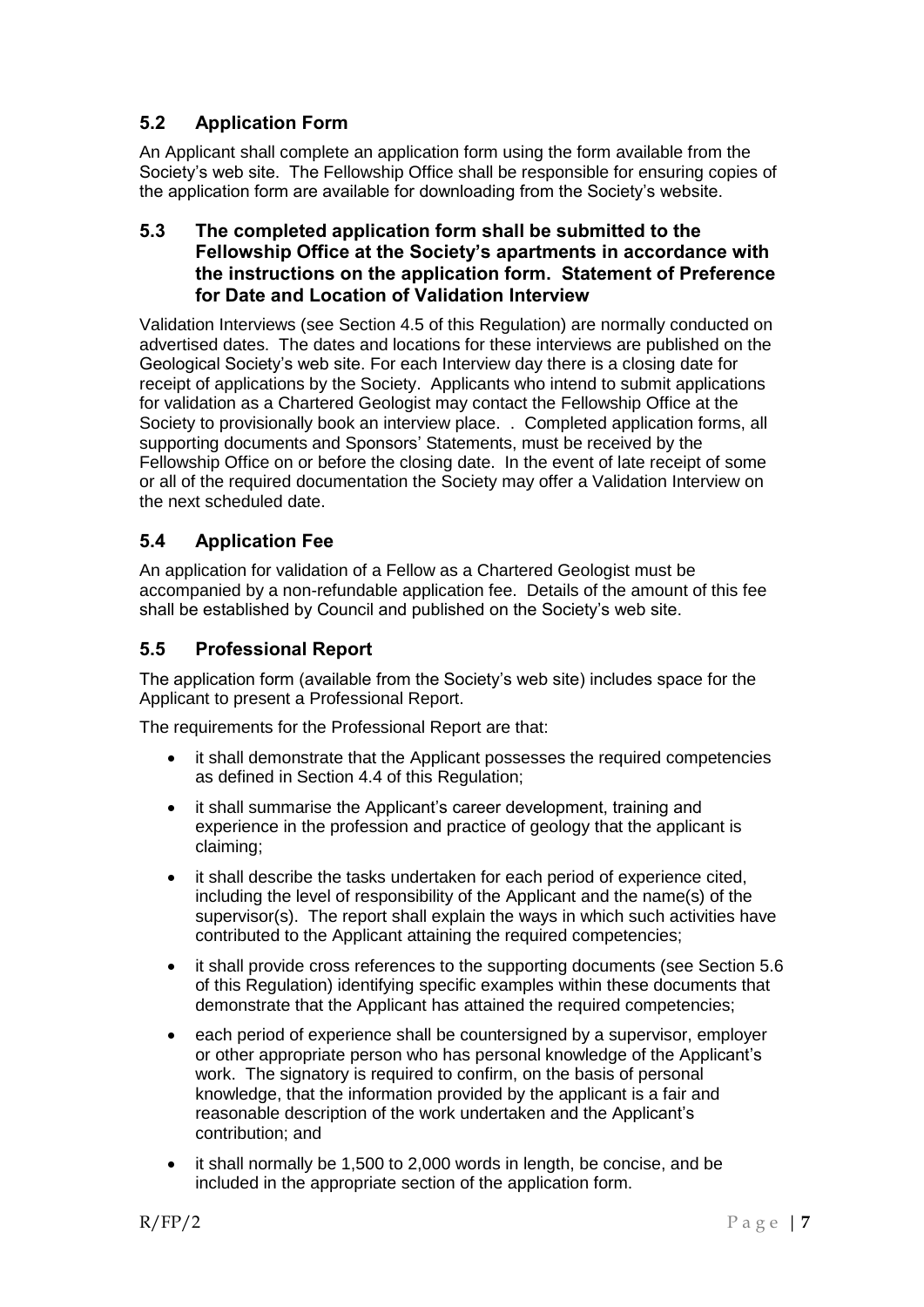An inventory of work undertaken or curriculum vitae will not be accepted in lieu of a Professional Report.

Should there be a problem in acquiring countersignatures then this should be discussed with the Chartership Officer, or the Fellowship Office, in order to produce a resolution.

### **5.6 Competency Report**

Each Applicant, as part of their application, is required to complete a report form (provided with the application form) in which they outline how they meet the competencies listed in Section 4.4 above. The Society will provide guidance on the format for preparation of this report.

### **5.7 Supporting Documents**

#### **General Requirements**

A Fellow applying for validation as a Chartered Geologist is required to submit a portfolio of selected supporting documents that have been prepared by the Applicant during the period of relevant experience cited on the application form. The supporting documents shall:

- demonstrate that the Applicant possesses the required competencies (See Section 4.4 of this Regulation);
- be indexed and cross referenced to the relevant sections of the Professional Report (see Section 5.5 of this Regulation);
- be written in English; and
- be submitted electronically in Microsoft Word, Excel and/or Adobe PDF format. (If any part(s) of the portfolio of supporting documents are not suitable for electronic submission, the Applicant shall contact the Fellowship Office in advance of the submission of the application for guidance. Any documents that it is agreed are to be submitted in hard copy shall be provided to the Society as three copies.)

Applicants shall ensure that the supporting documents are selected and presented in a form such that the Scrutineers appointed by the Society to evaluate the application can easily navigate through them and identify which parts are being used to demonstrate particular competencies. No more than six supporting documents should be submitted.

### **Contents of Portfolio of Supporting Documents**

The Applicant is responsible for determining the nature of the individual documents contained in the portfolio of supporting documents subject to the following general requirements and guidance.

The documents may include:

- reports;
- published papers;
- books;
- interpretative maps, plans and sections;
- geophysical interpretations;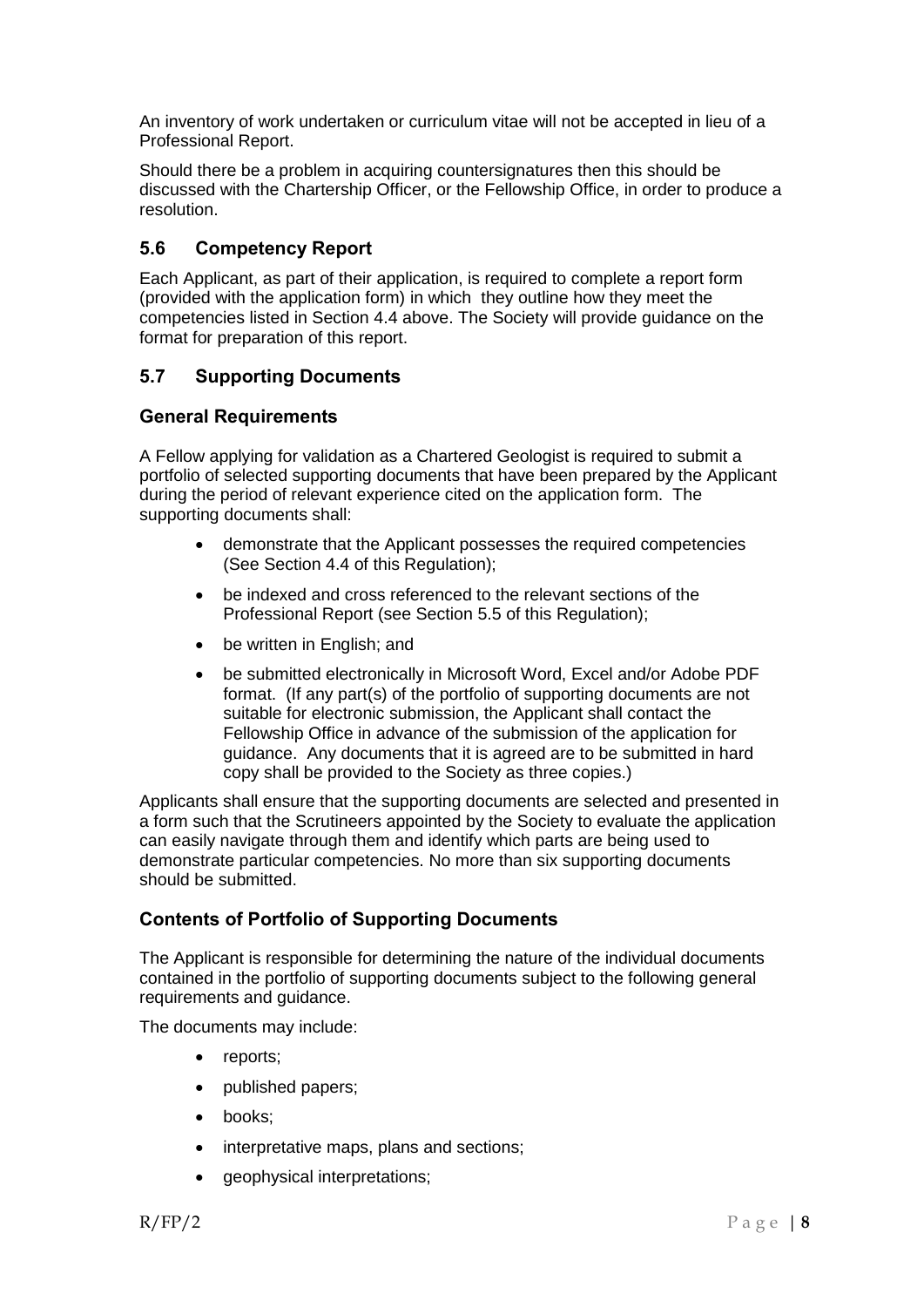- designs and relevant calculations;
- technical specifications;
- teaching syllabuses and examination papers; and
- other similar documents.

Documents prepared as part of the studies leading to the qualifying (undergraduate) degree or equivalent qualification (see Section 4.3 of this Regulation) are not admissible.

Applicants are encouraged to compile work diaries and/or log books during their period of postgraduation experience and to submit these as part of their supporting documents.

### **Certification of Supporting Documents**

Applicants shall ensure that all supporting documents are certified as having been prepared by the Applicant, as follows:

- each supporting document shall be countersigned by a person such as an employer, client or supervisor, to indicate that the document was prepared by the Applicant;
- any document that was not wholly prepared by the Applicant may be submitted as a supporting document provided that the contribution of the Applicant to its preparation is clearly identified and confirmed by the appropriate signatory;
- a signatory shall be personally familiar with the document that they are countersigning. Signatories shall normally be Chartered Members of a recognised professional body in the UK or an equivalent overseas body;
- documents that have been published externally, such as papers in a recognised scientific or technical journal, or a published book, do not need to be countersigned.

### **Confidentiality of Documents**

The Society undertakes to respect confidentiality of supporting documents. However, the Society recognises that some Fellows may be unable to submit an adequate portfolio of supporting documentation because of imposed restrictions of confidentiality or difficulties in obtaining appropriate signatories. In these circumstances, the Fellow should initially discuss the matter with the Chartership Officer in an attempt to overcome the problems. If the difficulty cannot be overcome, the Fellow will be required to satisfy the Society that he/she has obtained the necessary relevant experience for validation by, for example:

- a signed statement from an employer or client to indicate that documentation has been prepared by the Applicant but is confidential; and
- a statement from the Applicant explaining why documentation is not available.

### **5.8 Records of Continuing Professional Development**

Applicants are required to submit a minimum of their last year's CPD records as part of their application. The records should preferentially be recorded using the Society's on-line CPD scheme (see Regulation R/FP/13) though records on a company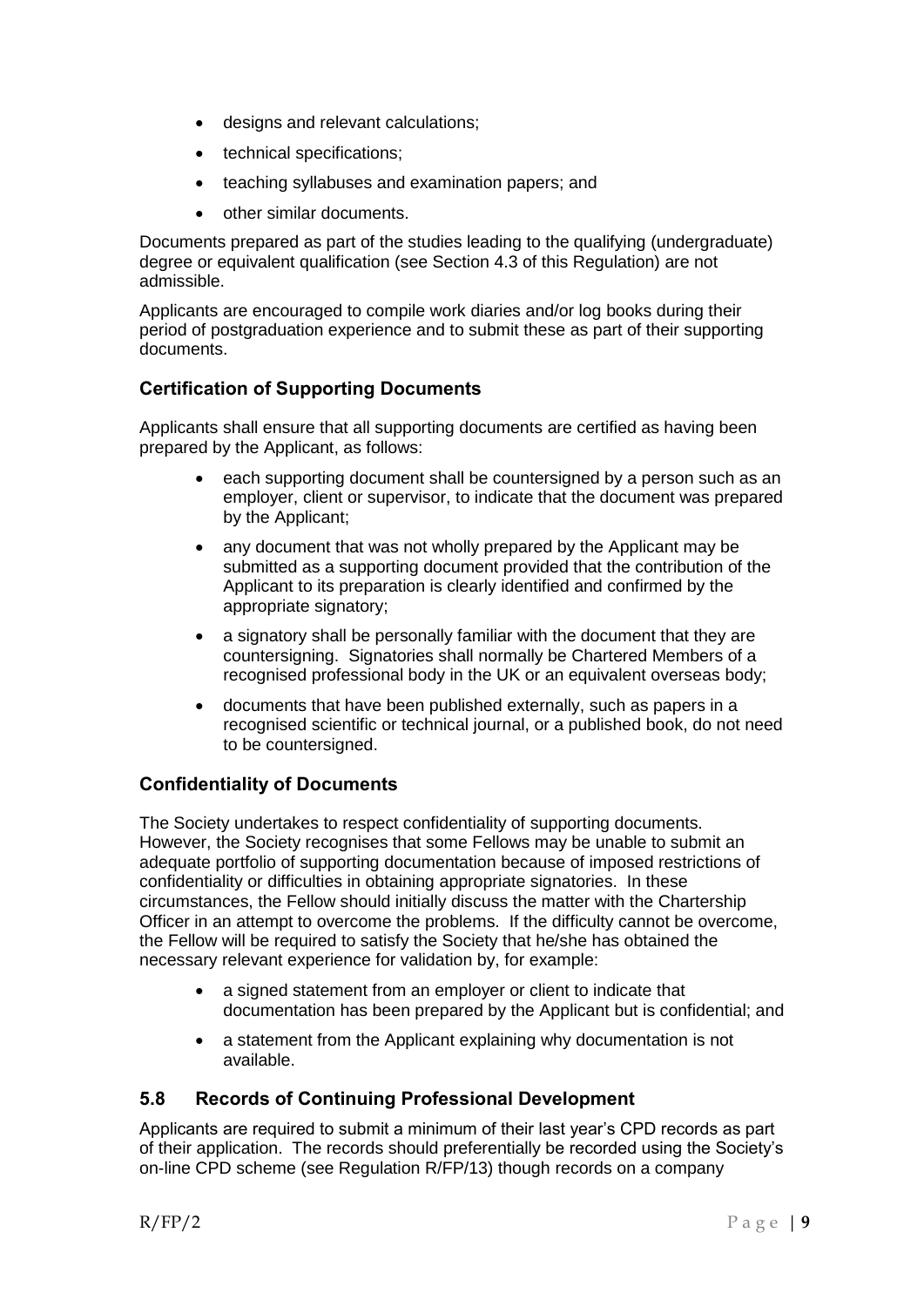scheme or other system are also acceptable. In all instances there should be; a) evidence of planning with aims and objectives; b) a statement of what was done/undertaken; c)an evaluation and reflection on whether or not objectives have been achieved; d)an indication on how the evaluation is to be used to plan CPD in subsequent years.

### **5.9 Sponsors**

The application of a Fellow for validation as a Chartered Geologist must be supported by two Sponsors who have current, first-hand knowledge of the professional standing and competencies of the Applicant preferably over the 3 years prior to the application.

The Sponsors shall normally both be Chartered Geologists and have been Chartered for at least three years. However, the Society may accept one of the two Sponsors as a Chartered Member of a recognised UK professional body or an equivalent overseas body. An Applicant shall obtain prior approval from the Society for a Sponsor who is not a Chartered Geologist by application to the Fellowship Office.

The Applicant shall provide each Sponsor with a copy of the completed application form (see Section 5.2 above) and a copy of the form "Sponsors' Statement" (available from the Society's web site). A Sponsor shall complete the Sponsor's Statement based upon their own personal, first-hand knowledge of the Applicant. Sponsors should provide as much information as appropriate to indicate their assessment of the Applicant's work, professional standing and reputation. The Applicant is responsible for submitting the completed application including the Sponsors' statements.

#### **5.10 Applications by Fellows with more than 20 years' professional experience**

An application comprises the following:

- a completed application form;
- an accompanying application fee;
- a report of their career and experience with an indication as to how they satisfy the seven competencies for validation as a Chartered Geologist;
- sponsors' statements.

They will attend a Validation Interview to discuss:

- their report and how they satisfy the seven Chartership competencies;
- how they will help promote Chartership within their organisation and the promotion of professional standards across the geosciences;
- their attitude to and thoughts on CPD and training and career development for young geologists.

### **5.11 Suspension of Chartership**

Suspension of Chartership may occur under the following circumstances:

As a consequence of a complaint against the person concerned, which has been pursued in accordance with the Society's procedures and which has been upheld (Regulation R/FP/6).

As a consequence of failure to pay the dues demanded by the Society in accordance with R/FP/9.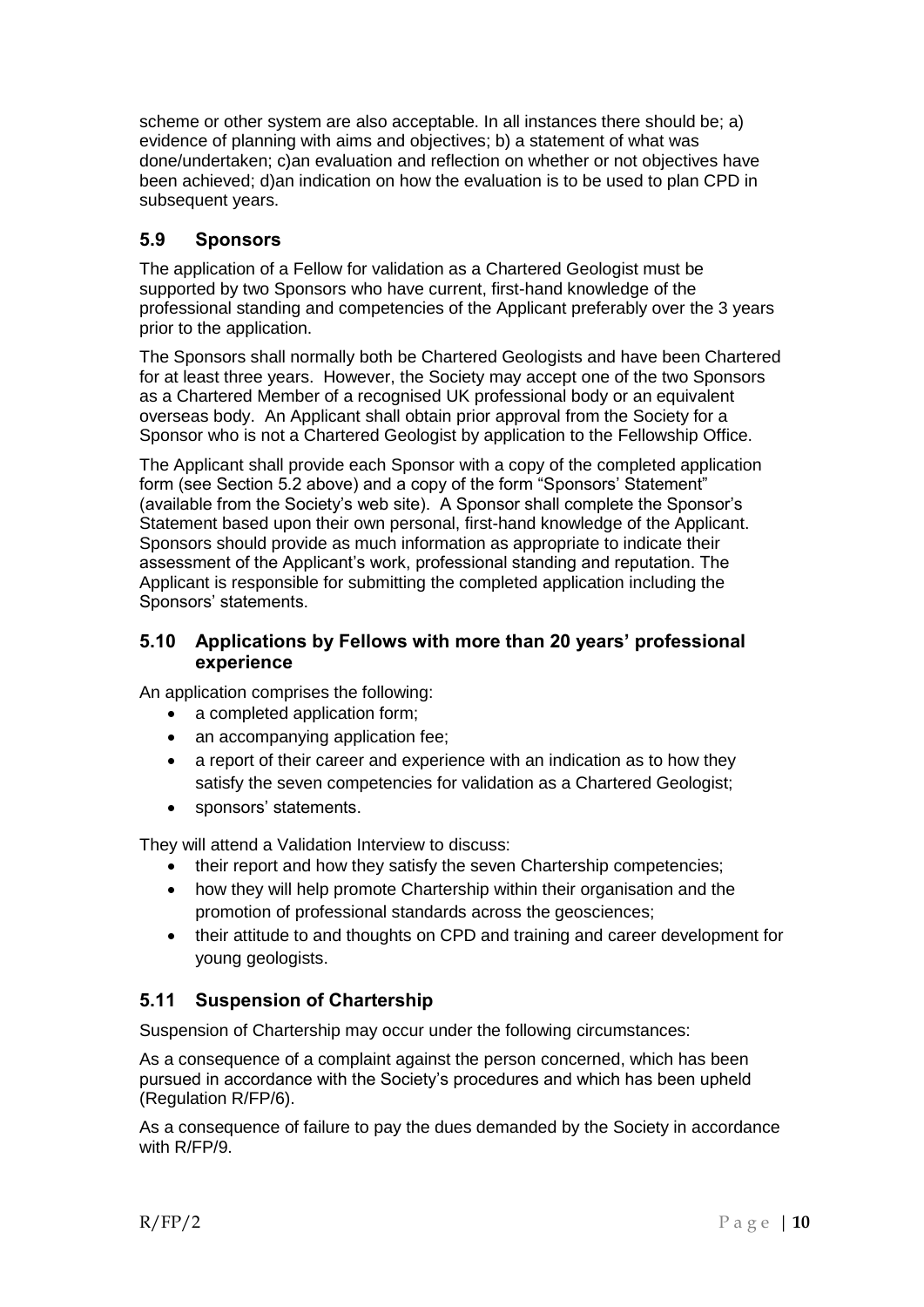A Chartered Geologist who has been suspended may apply for reinstatement in accordance with Section 5.12. Notification of suspension as a consequence of a successful complaint will include a statement of whether or not an application for reinstatement will be considered. The Society's Appeals Procedure (R/FP/5) is available to those who have been suspended.

## **5.12 Re-instatement of lapsed Chartered Geologists**

A Chartered Geologist whose title has been lapsed for less than three years due to failure to pay the annual fee or by being removed for whatever reason from the register of Chartered Geologists (R/FP/9) and who wishes to apply for revalidation shall complete a 'Request for Reinstatement' form (available from the Society's web site), submit CPD records for all years covering the lapsed period and pay a reapplication fee. The form will provide details of their relevant professional experience and continuing professional development during the lapsed period and will be reviewed by the Chartership Committee.

Where status has lapsed for more than three years, no re-instatement is allowed and a completely new application for Chartership status must be submitted and a full Professional Interview carried out.

The designation FGS, which in the case of most applicants re-applying to become CGeol may also be lapsed (but upon which CGeol status depends), should be similarly reinstated at the closest possible OGM.

It should be noted that the re-application fee would not apply in instances where a Fellow has given prior notice to the Society of their intention to undertake any form of career break (maternity, ill health etc).

At the discretion of Council a former Chartered Geologist who has been removed from the Register under the Disciplinary Procedures (R/FP/6) may apply for revalidation subject to the process set out at R/FP/6 section 6.

In exceptional cases when a Chartered Geologist has let their Chartership lapse they may be readmitted on recommendation of the Executive Secretary, who shall have consulted the Chartership Officer, and subject to the approval of the Secretary for Professional Matters. All exceptions recommended for acceptance or refusal will be reported to the next meetings of the Chartership Committee and Professional Committee. The Professional Committee, Chartership Committee and Council may overturn and reverse any decision taken by the Professional Secretary and any fee if paid will be refunded and the applicant informed within 14 days of the Committee's or Council's decision.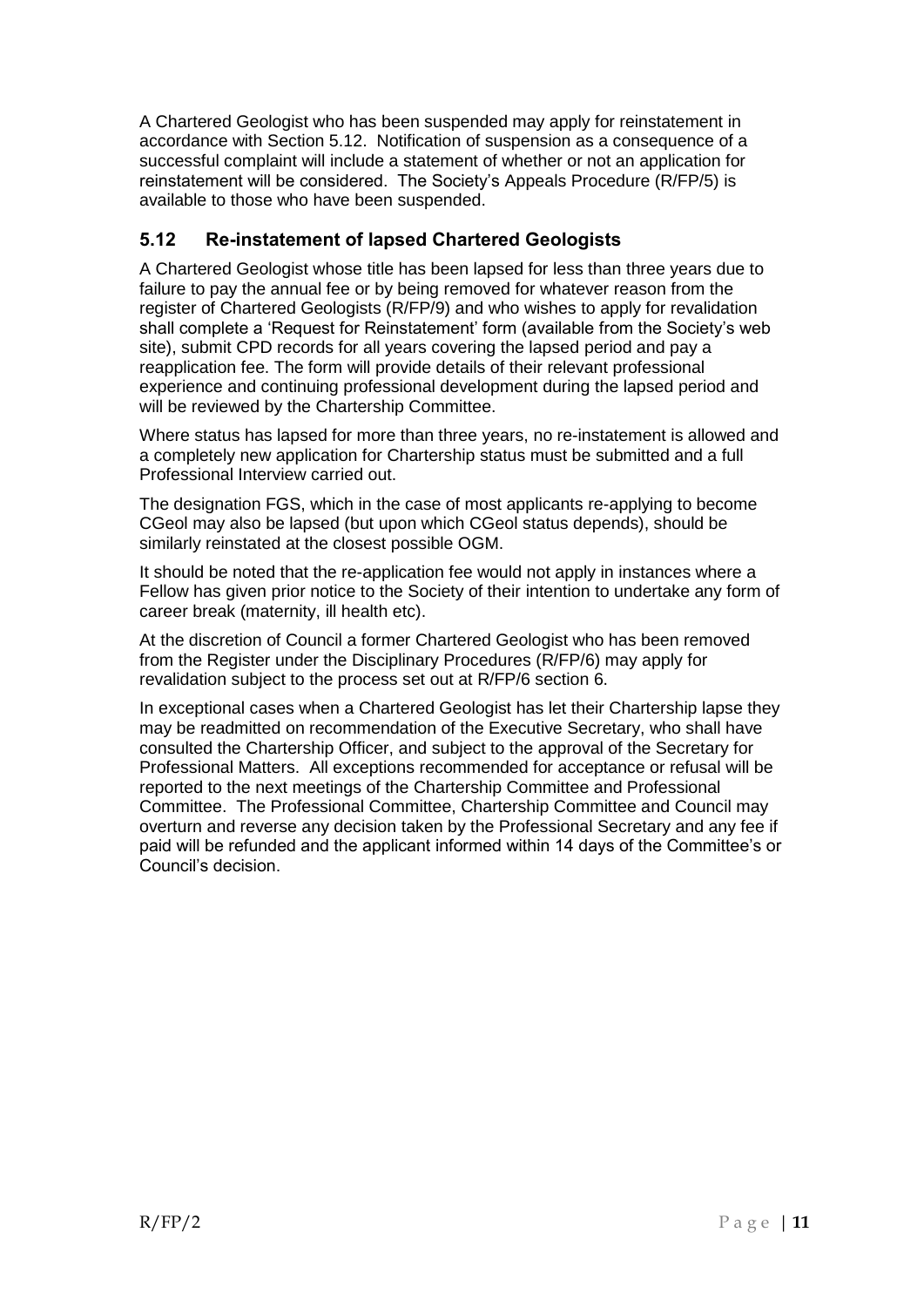#### **6 PROCEDURE (SEE ALSO ANNEX B)**

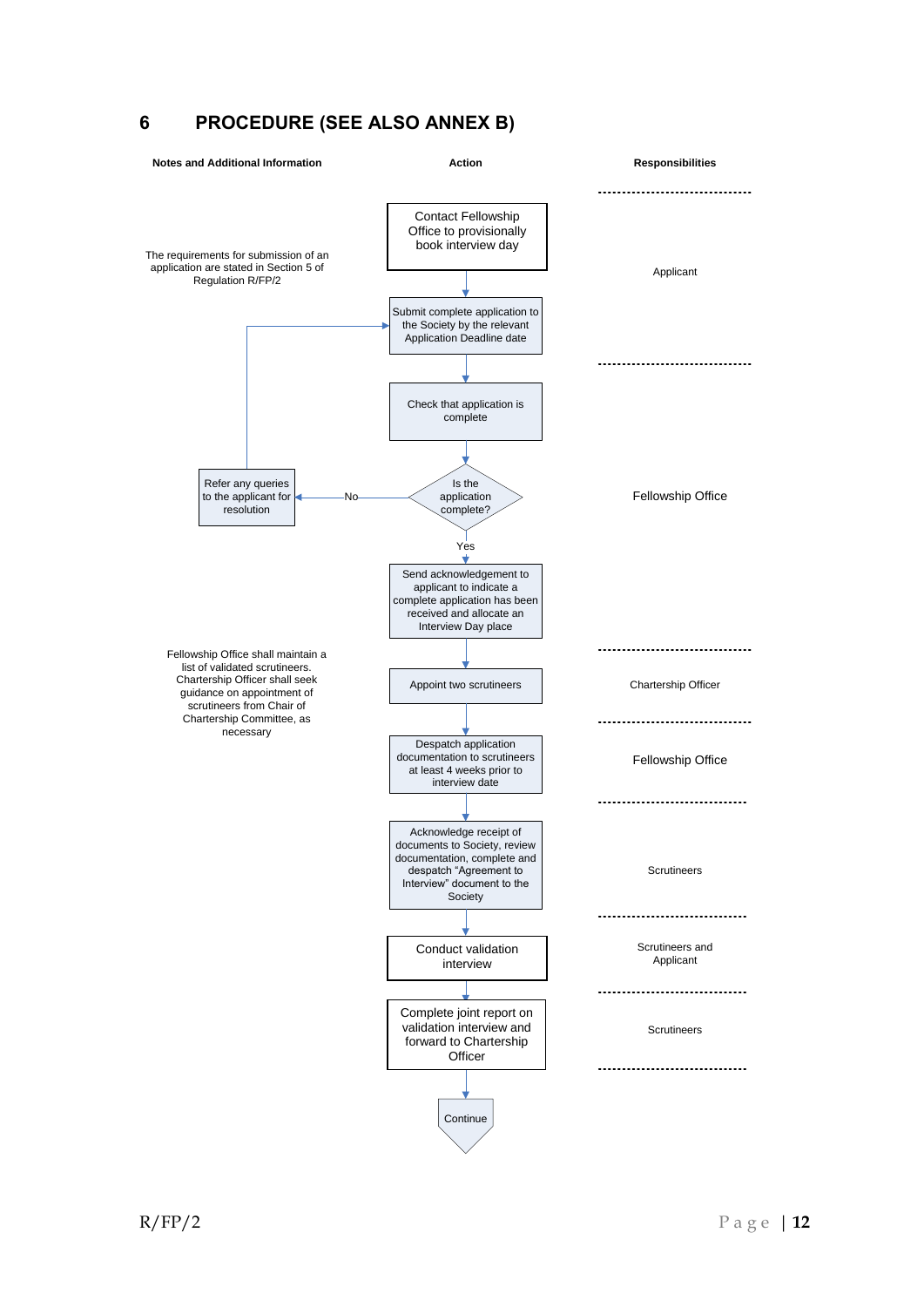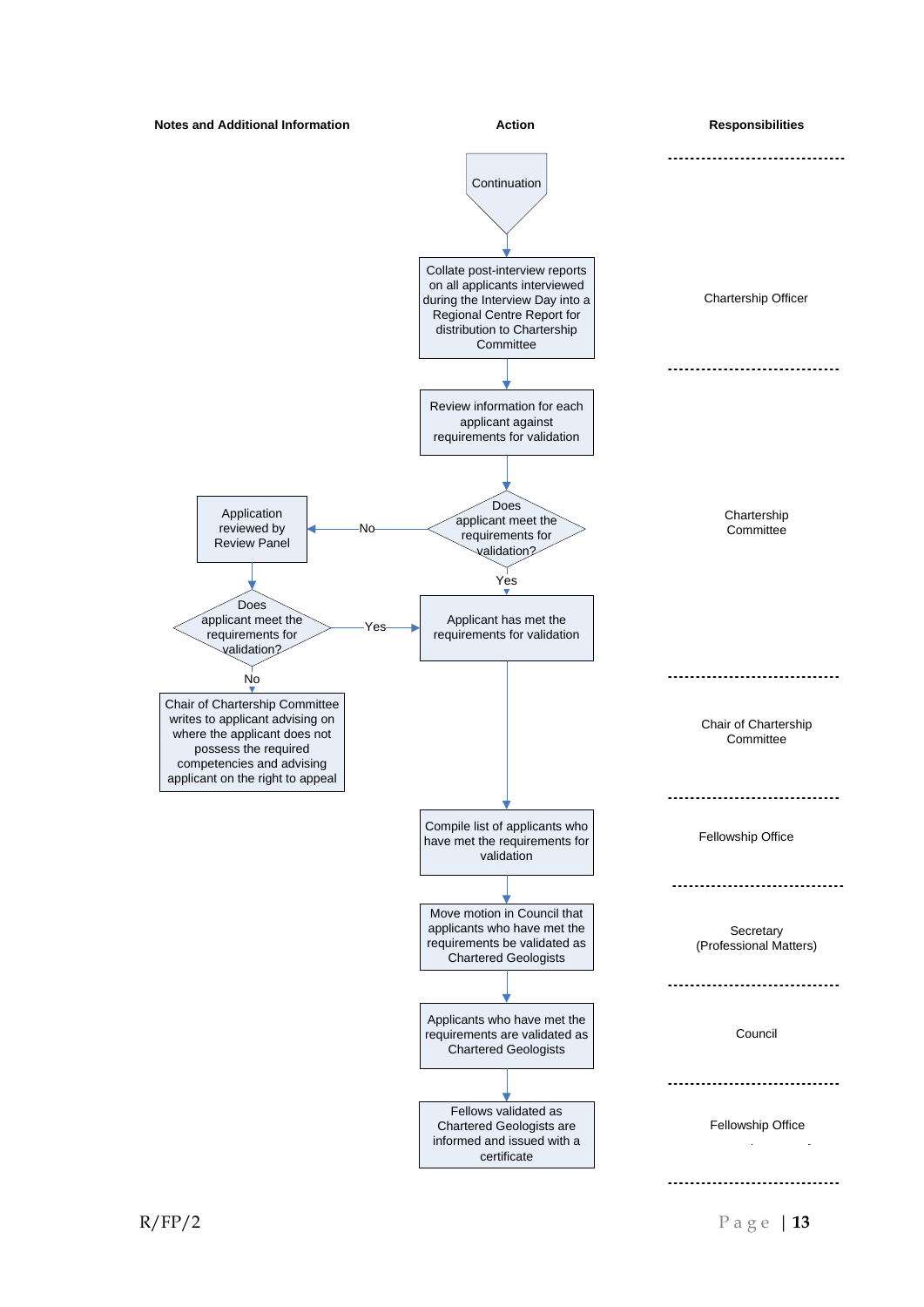The roles and responsibilities of the Chartership Officer, Chartership Committee, Chartership Audit Committee, Review Panels and Appeals Panel are defined in Annex A to this Regulation.

## **7 RECORDS**

The Fellowship Office is responsible for maintaining the following records:

- a list of Fellows who have applied for validation as Chartered Geologists and who meet the requirements as set out in these Regulations. This list is for presentation to Council who may approve the validation of the Fellows;
- a register of appropriately qualified Scrutineers from the list of Fellows who have been validated as Chartered Geologists. The register shall record the specialist discipline of the Scrutineers and where and when they have acted;
- a register of Fellows who are validated as Chartered Geologists.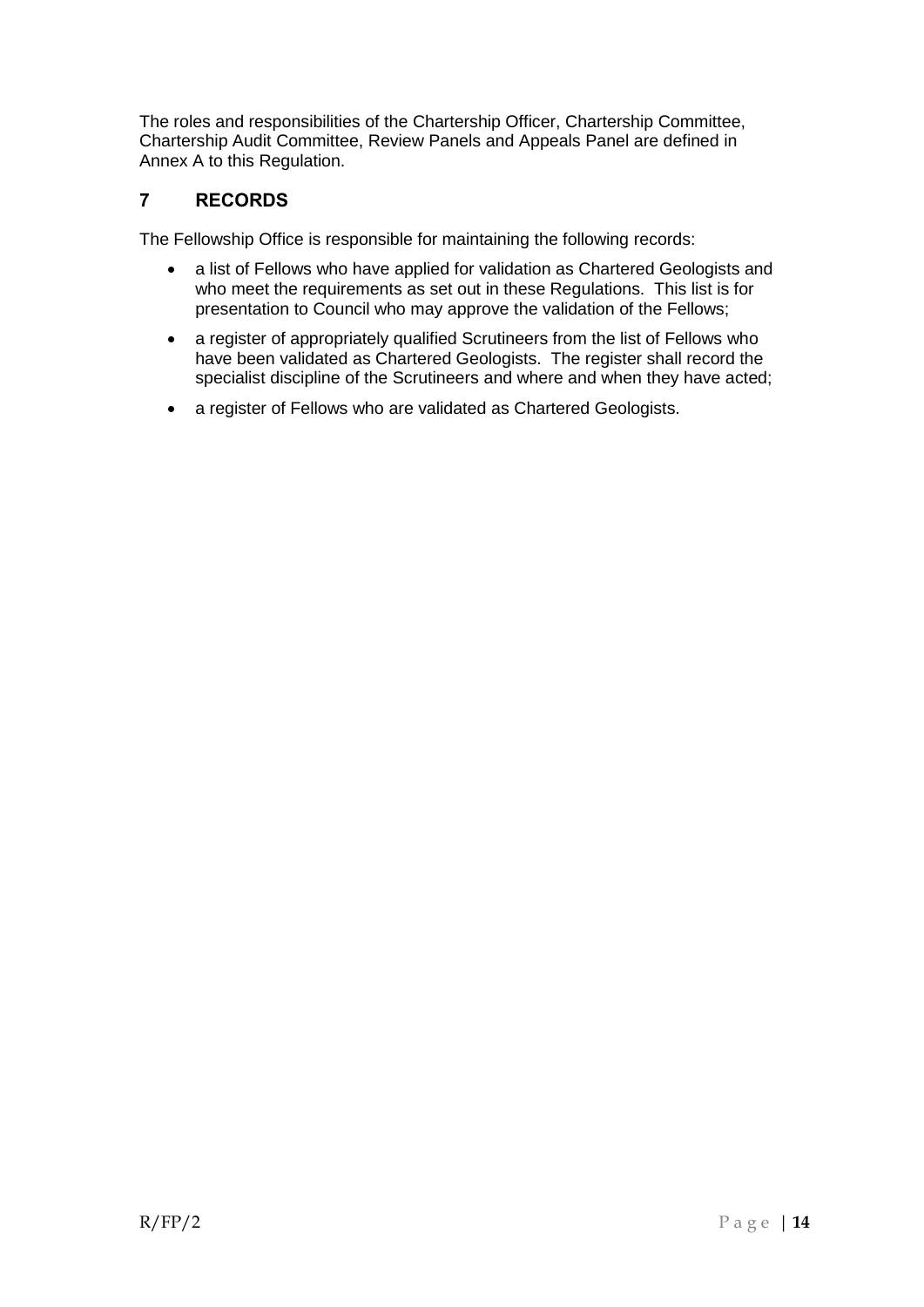### **Supplementary Information Roles and Responsibilities**

The Chartership Committee will be responsible for the execution of the Chartership application process supported by staff based in Burlington House. It will comprise a pool of CGeols and CScis who are experienced Scrutineers and will oversee applications for Chartership and will consider the recommendations from Scrutineers and Review panels following the Validation Interviews of the Applicants. It recommends to Council those Applicants who are considered to have fulfilled the criteria for election to Chartership.

Members of the Chartership Committee will serve for between 3 and 5 years.The Chair of the Chartership Committee will be a member of Council. The Chartership Officer, a staff position, will attend the Committee meetings, acting as the professional interface between the Committee and Applicants seeking Chartership. The Chartership Review Panel consists of a number of experienced Scrutineers who will be called upon from time to time to review defer recommendations. Members of Chartership Committee who are standing down will be invited to join the Chartership Review Panel. The duties of the Chartership Officer will include provision of professional advice to Applicants and to Scrutineers. This person will be a senior CGeol who has previous experience of acting as a Scrutineer and with experience in an organisation that employs geologists from different fields.

Scrutineers are nominated by the Chartership Officer, with advice from the Chairman of the Chartership Committee, from a list of CGeol (and CSci) volunteers maintained by the Fellowship Office, The Scrutineers review the applications assigned to them and, following the Validation Interview with the Applicant, pass their recommendation to the Chartership Committee via the Chartership Officer. Two members of the Chartership Review Panel, appointed by the Chairman of the Chartership Committee (in consultation with the Chartership Officer) will assess each application for CGeol not recommended for acceptance by the Scrutineers. They report to the Chartership Committee, through the Chartership Officer, to confirm or reject the assessment made by the Scrutineers.

The Chartership Audit Committee will comprise 3 senior CGeols (or CScis) and will be responsible to Council for the scrutiny of the Chartership process. It will review the outcome of each year's activity and report on positive outcomes as well as issues that might require the process to be revised. Members will serve for between 3 and 5 years.

The Appeals Panel will comprise three experienced and longstanding Chartered Fellows whose names appear on the Standing List (R/FP/5, section 4). This Panel will be independent of the day-to-day Chartership process and will be responsible directly to Council for recommending a decision where an Applicant has invoked the Appeals Process to appeal a recommendation made first by the Scrutineers and subsequently by the Chartership Review Panel that they be refused validation as a Chartered Geologist. Where a member of the Appeals Panel has a conflict of interest a replacement will be called from the Standing List